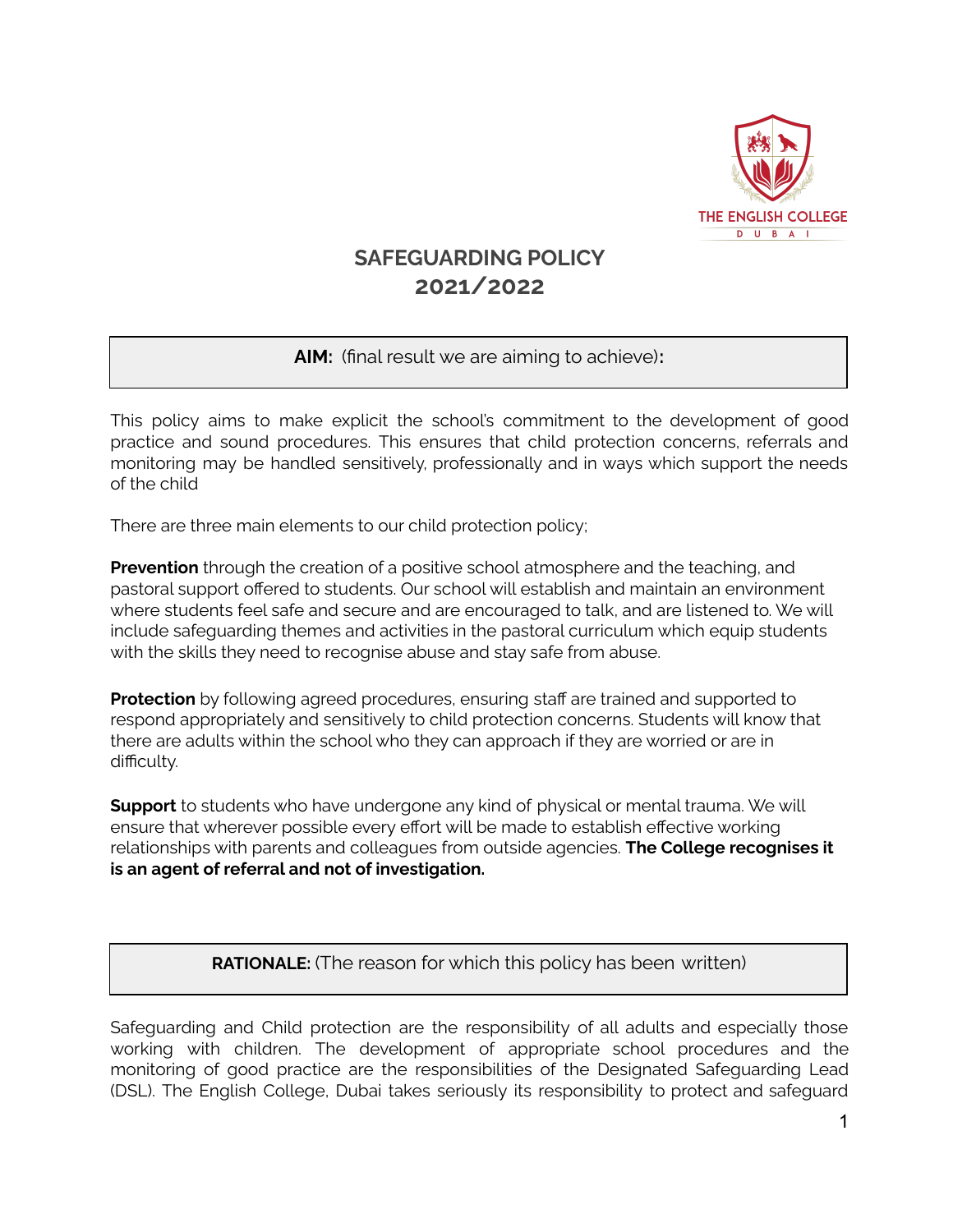the welfare of children and young people in its care. It is recognised that College staff are particularly important in the safeguarding and child protection process as they have regular contact with the students in their care. They are in a position to:

- notice early signs that could indicate safeguarding or child protection concerns,
- report any attitudes or behaviour that could indicate safeguarding or child protection concerns,
- help and support students in order to attempt to prevent an escalation of events.

# **DUBAI CONTEXT**

In Dubai and the United Arab Emirates there is currently no Social Care Services. Following cases which caused concern in the Emirati community, Sheikh Mohammed, the Ruler of Dubai, supported the drafting of a Federal law on child protection "to ensure a secure and stable future for children in the U.A.E."

In April 2012, it was reported that Dubai had "embraced a new policy to protect children against all forms of violence, abuse, exploitation and neglect and offer support and care for those in need." The policy "aims to provide protection to Emirati and expatriate children under the age 18 who live permanently or temporarily in Dubai." The Dubai Strategic Plan 2015 calls for the provision of "proper social services to meet the requirements of the local community."

In November 2012, the UAE Cabinet approved Article 42 "Wadeema''s Law" to "protect children in the UAE. The law includes creating special units that intervene when children are at risk and stresses that all children have rights regardless of religion and nationality." Article 44 of the law protects the identity of informants, witnesses and involved parties, unless given consent.

In April 2020, the UAE Cabinet announced a 24 hour hotline number for community members to report cases of neglect, abuse and violence against children through the Community Development Authority. Hotline = 800988

There are several agencies that can support a safeguarding referral. These include the Ministry of Interior, The Ministry of Education and the Community Development Authority. Professional counsellors, consultants, psychologists could also be considered. It is the role of The English College, Dubai, to ensure that any signs that could indicate safeguarding or child protection concerns are identified, reported and dealt with swiftly and sensitively.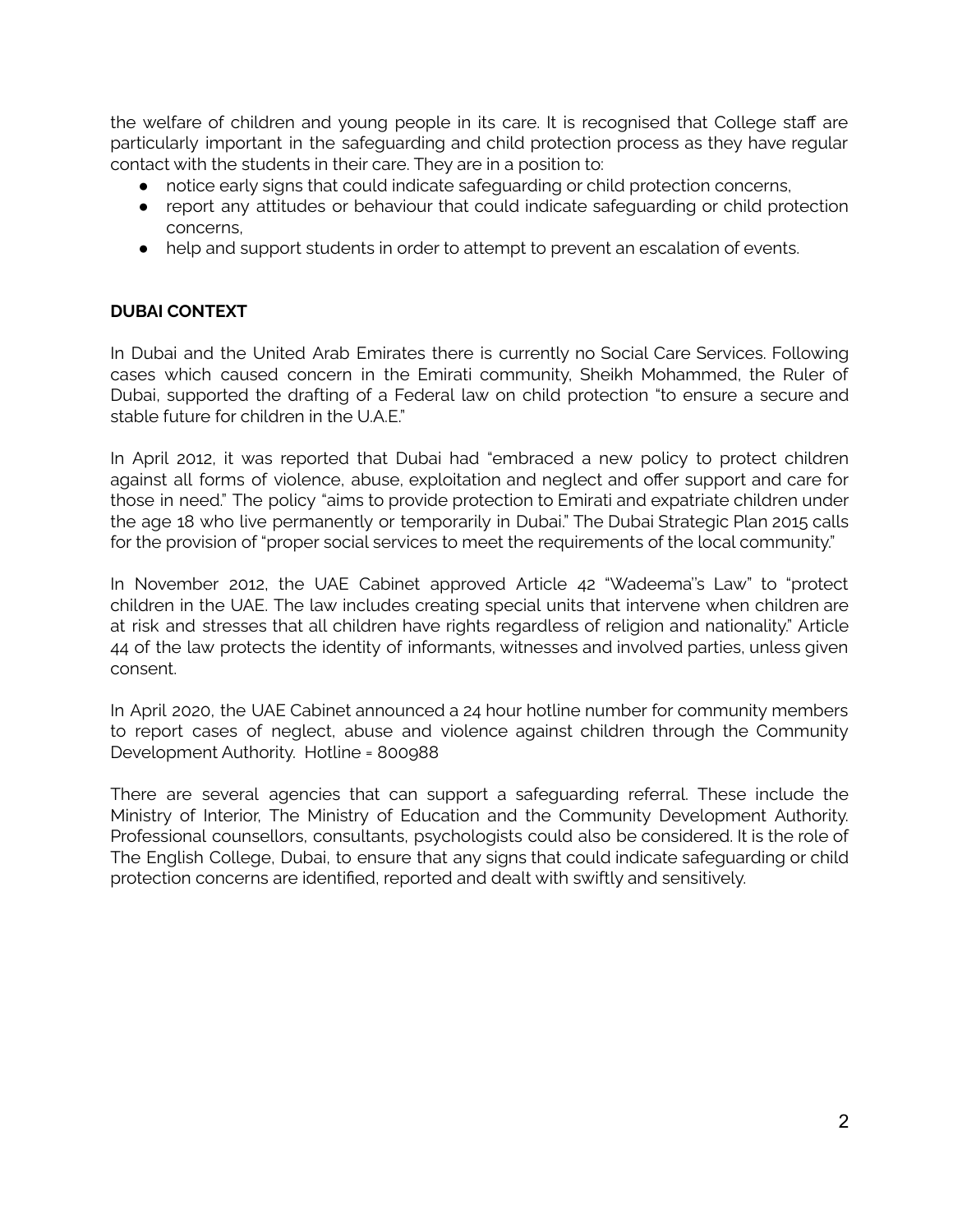# **GUIDELINES:** (The principles/instructions/steps of the policy)

#### **DESIGNATED SAFEGUARDING LEAD**

NAME: Ms Emily Hopkinson CONTACT NUMBER: 04 3943465 ext: 623

#### **Safeguarding Officers**

Holly Fitzgibbon, Daryl Sims, Nicola Hamer, David Wilcock.

#### **NOMINATED GOVERNOR FOR SAFEGUARDING**

NAME: Mark Ford (Principal)

#### **ROLES AND RESPONSIBILITIES**

All adults working with or on behalf of children have a responsibility to protect and safeguard them. This is reflected in the termly Safeguarding Training delivered to all staff who work at EC. There are, however, key people within the school who have specific responsibilities under safeguarding and child protection procedures. The names of those carrying out these responsibilities for the current year are listed above.

#### **It is the role of all members of staff at The English College to**:

- Be vigilant for any signs that could indicate safeguarding or child protection concerns;
- Report any attitudes or behaviours that could indicate safeguarding or child protection concerns;
- Support the College's effort to safeguard all members of the school community.

#### **It is the role of the Designated Safeguarding Lead (DSL) to**:

- Ensure the protection and welfare of all EC students is paramount;
- Understand the key legislation and guidance that determines our Safeguarding Policy;
- To be the first point of contact;
- Provide advice, guidance and signposting for staff, parents and most importantly, children and young people;
- Provide support for staff to carry out their safeguarding duties;
- To create and promote professional networks and partnerships;
- Ensure that all of the child protection procedures are followed within the school;
- To make appropriate, timely referrals to the appropriate external agencies or the police if necessary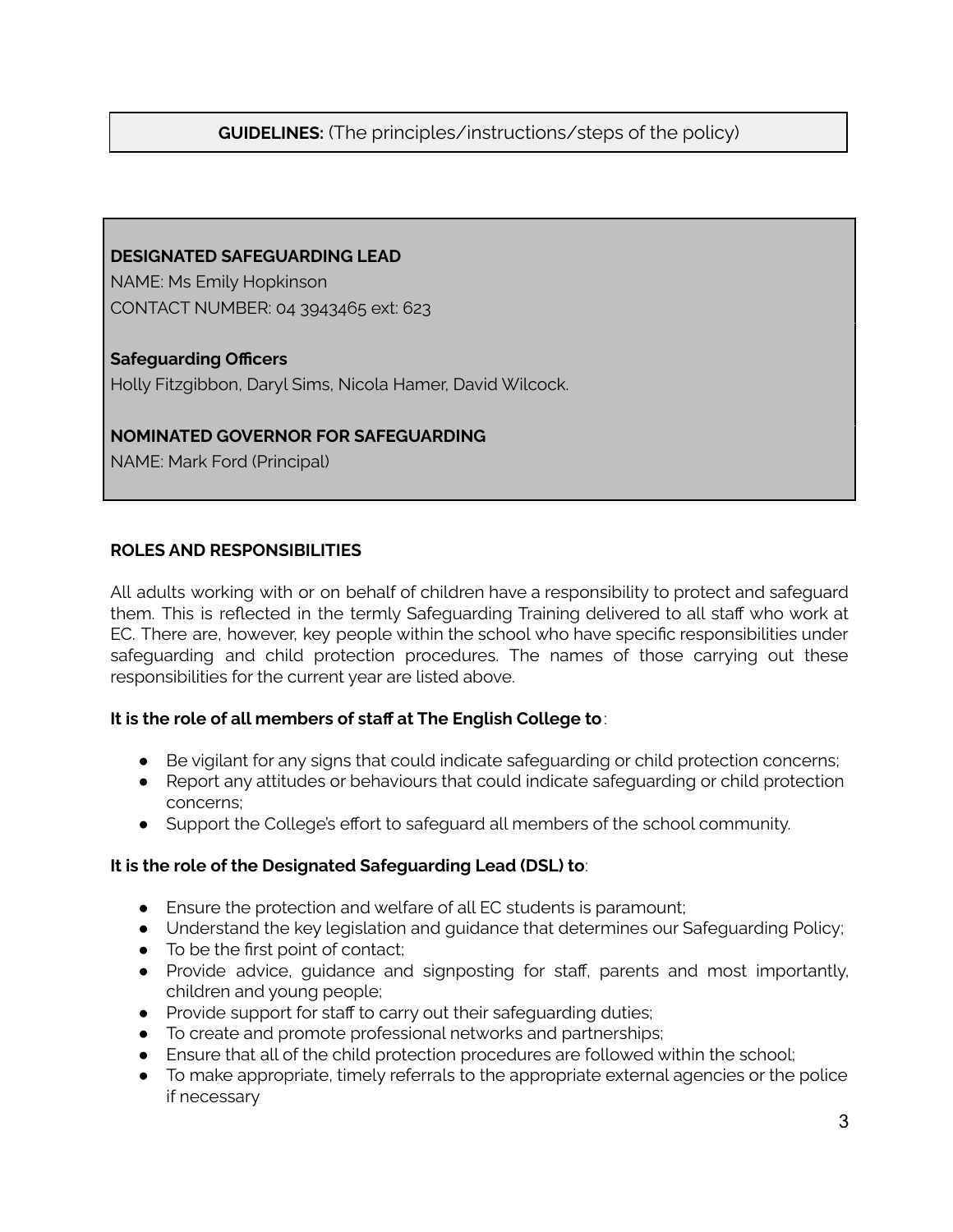If for any reason the Designated Safeguarding Lead is unavailable, the Safeguarding Officers who have been identified will act in their absence*.* Additionally, it is the role of the Designated Safeguarding Lead to ensure all staff employed including temporary staff and volunteers within the school are aware of the school's internal procedures, to advise staff and to offer support to those requiring this.

#### **It is the role of the Safeguarding Officers (SO's) to**:

- Ensure the protection and welfare of all EC students is paramount;
- Understand the key legislation and guidance that determines our Safeguarding Policy;
- To support the DSL in providing advice, guidance and signposting for staff, parents and most importantly, children and young people;
- Provide support for staff to carry out their safeguarding duties and conduct annual training for all staff;
- To support the DSL in creating and promoting professional networks and partnerships;
- To support the DSL in ensuring that child protection procedures are followed within the school;
- To support the DSL in making appropriate, timely referrals if practicable.

The Governing Body and school leadership team are responsible for ensuring that the school follows safer recruitment processes explained in the safer recruitment policy.

The role of the Nominated Governor for Safeguarding and Child Protection is to ensure that the school has an effective policy, that the Guidelines are complied with and to support the school in this aspect.

Governors must not be given details relating to individual child protection cases or situations to ensure confidentiality is not breached.

The DSL and the Principal provide an annual report for the governing body detailing any changes to the policy and procedures; training undertaken by all staff and governors, statistics around cases and other relevant issues.

#### **PROCEDURES**

All action is taken in line with the following guidance;

a) Local Safeguarding Guidelines and Local Child Protection Procedures when they become available. A copy of these documents will be held by the DSL and published annually to all staff and upon arrival for new staff.

b) "*What To Do If You're Worried A Child Is Being Abused"* (published by Department of Health, DfES, Department of Culture Media and Sports, Home Office, Office of Deputy Prime Minister and the Lord Chancellor's Department) - see Information for Professionals / National Guidance and Legislation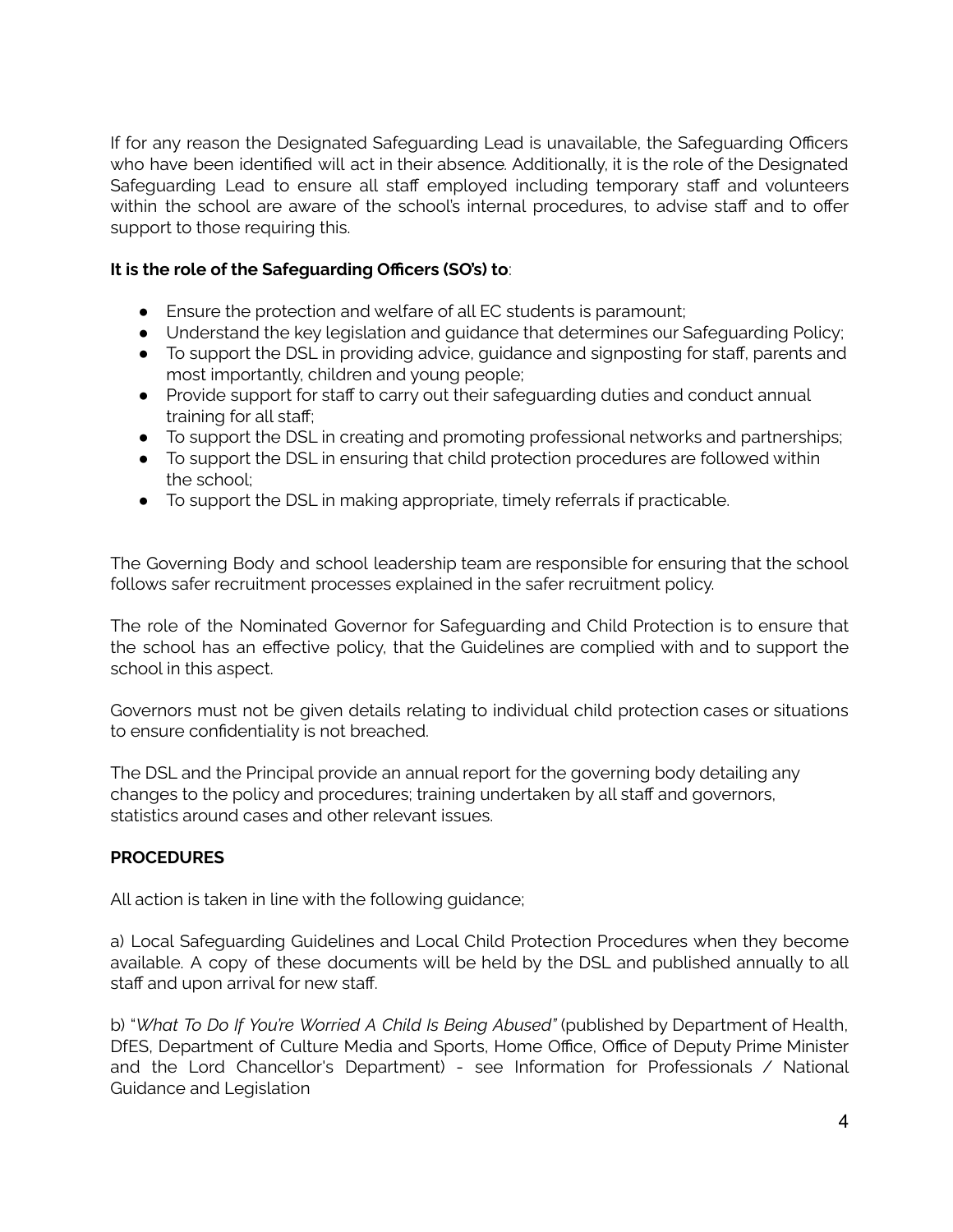c) DfE (KCSIE) - - Keeping children Safe in Education 2020 Statutory guidance for schools and colleges – (2021)

d) Section 11 of The Childrens' Act (2004)

e) The United Nations Convention on the Rights of a Child.

f) EC Digital Safeguarding Policy

#### **UAE specific**

f) Federal National Council-Child Rights Law ('Wadeema's Law' )

April 2016-Federal Law No 3 of 2016 on children's rights passed (Reporting cases of child abuse or negligence is mandatory for all members of the community).

#### **TRAINING AND SUPPORT**

The Principal and all other staff who work with children will undertake appropriate child protection awareness training to equip them to carry out their responsibilities for child protection effectively, that is kept up to date by refresher training annually for all staff, with DSL and SO's renewing their Safeguarding Level 3 every three years.

The school will ensure that the DSL also undertakes training and refresher training at more regular intervals to keep knowledge and skills up to date. Temporary staff and volunteers who work with children in the school will be made aware of the school's arrangements for child protection and their responsibilities.

All staff should have access to advice and guidance on the boundaries of appropriate behaviour and conduct. These matters form part of staff induction and are outlined in the EC Code of Professional Practice. All staff have free access to Educare Safeguarding and Child Protection training as well as the annual staff training.

Staff are kept informed about child protection responsibilities and procedures through induction, briefings and termly awareness training. There may be other adults in the school who rarely work unsupervised, more usually working alongside members of the school staff. However, all members of staff will undergo the same basic safeguarding training and will read and sign the safeguarding policy.

# **DISCLOSURES**

Any member of staff, volunteer or visitor to the school who receives a disclosure of abuse, an allegation or suspects that abuse may have occurred, **must** report it immediately to the safeguarding team. In some cases, it is also advisable to make the disclosure in person to the DSL or in their absence, any one of the Safeguarding Officers. In the absence of either of the above, the matter should be brought to the attention of the Principal.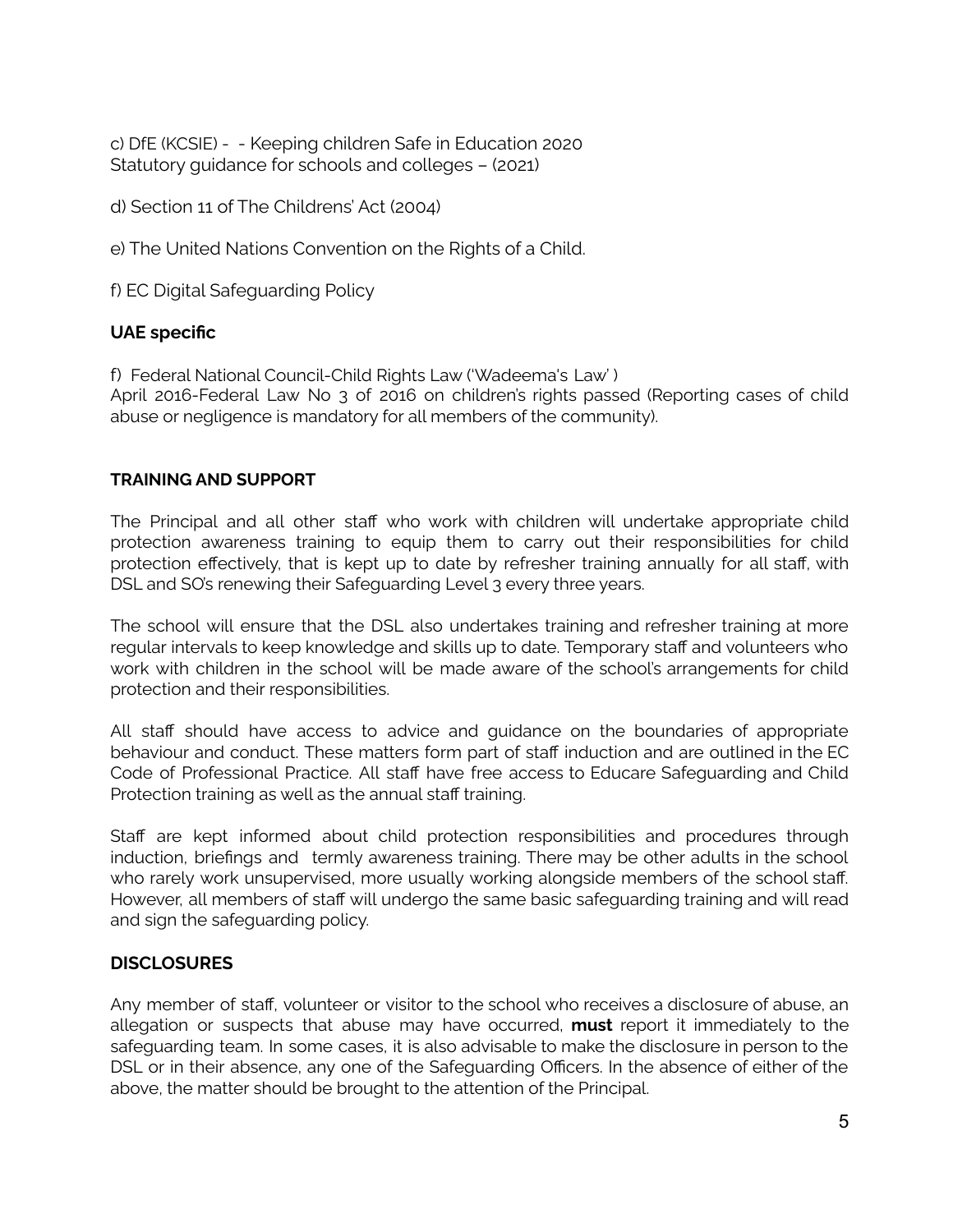The DSL or their officers will act on any disclosures made in accordance with the procedures outlined within this policy. This will almost always involve speaking to the student first. All actions will be discussed by at least two members of the safeguarding team and a way forward agreed. The specific actions taken will depend on the case.

The school will always endeavour to share safeguarding or child protection concerns with their parents unless to do so could place the child at greater risk of harm or impede a criminal investigation. On these occasions advice will be taken from a relevant organisation that deals in the student's particular case.

#### **PROFESSIONAL CONFIDENTIALITY**

Confidentiality is an issue which needs to be discussed and fully understood by all those working with children, particularly in the context of safeguarding and child protection. The only purpose of confidentiality in this respect is to benefit the child. A member of staff must never guarantee confidentiality to a pupil nor should they agree with a pupil to keep a secret, as where there is a safeguarding or child protection concern this must be reported to the DSL and may require further investigation by appropriate authorities.

Staff will be informed of relevant information in respect of individual cases regarding child protection on a "need to know basis" only. Any information shared with a member of staff in this way must be held confidentially to themselves.

# **RECORDS AND MONITORING**

Any member of staff receiving a disclosure of abuse or noticing signs or indicators of abuse, must make an accurate record as soon as possible noting what was said or seen, putting the event in context, and giving the date, time and location. Basic details, such as the date of birth of the child could also be important later on and therefore staff must be as thorough as possible (although this information can be obtained through iSAMS later).

The safeguarding team will discuss case loads and actions in their fortnightly safeguarding meeting.

# **MAKING REFERRALS**

The school recognises it's responsibility under Article 42 of Federal Law number 3, that *"Every person shall notify the child protection specialist or child protection units in case of anything that threatens the child's physical, psychological, moral or mental integrity or health. The notification shall be mandatory for the educators, physicians, social specialists or others entrusted with the protection, care or education of the child*."

The DSL or safeguarding officers will refer any safeguarding or child protection concerns that threaten the student's physical, psychological, moral or mental integrity or health to the relevant authorities. This will be determined by the type of concern, but can be referred to the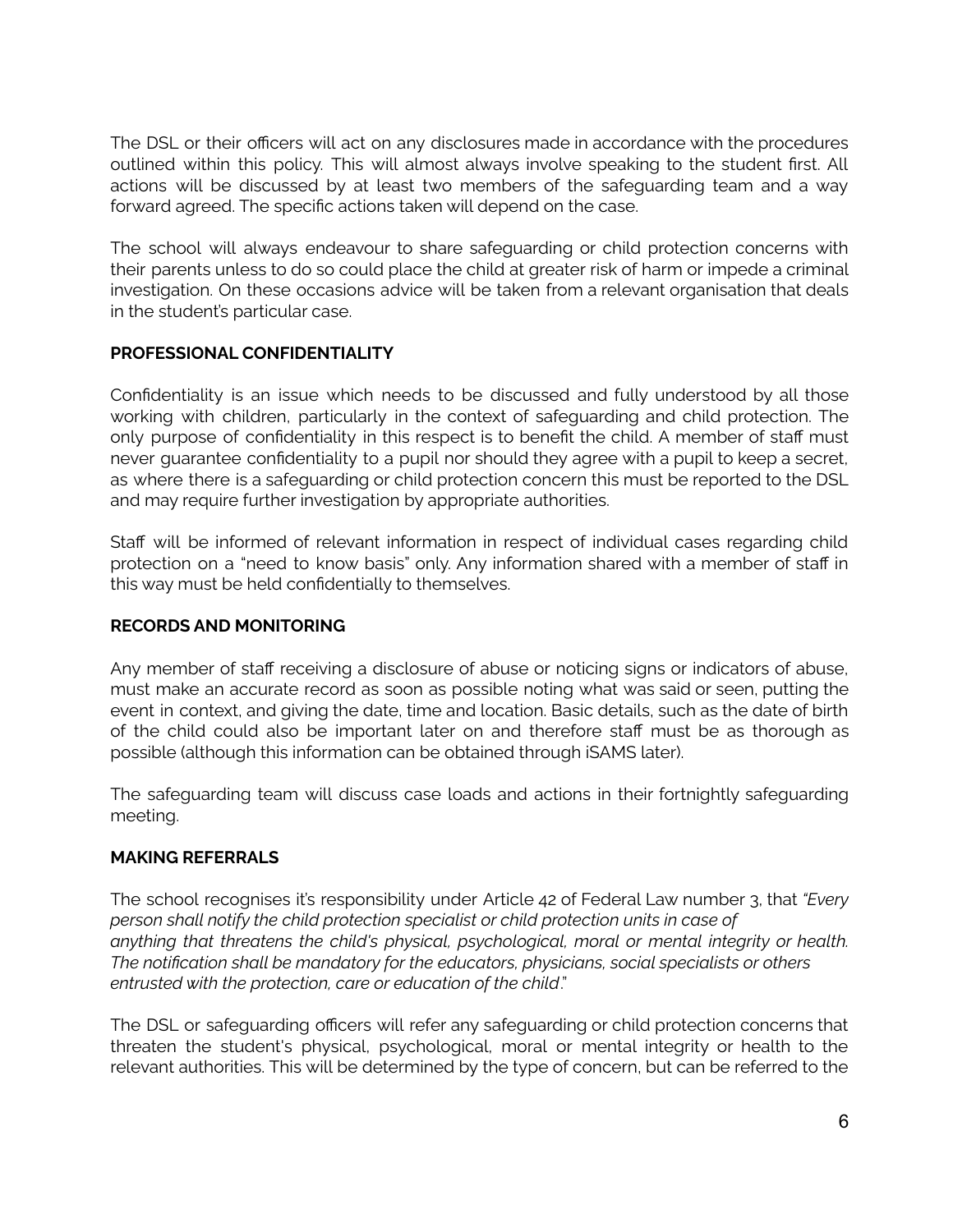Ministry of Education, the Ministry of Interior or the Community Development Authority. Referrals can also be made directly to the police.

| Community Development authority - CDA<br>Child Protection (cda.gov.ae)                                                 | 800988                                        |                                    |
|------------------------------------------------------------------------------------------------------------------------|-----------------------------------------------|------------------------------------|
| MoE's child protection unit<br>Child Protection Unit (moe.gov.ae)                                                      | 04-217666                                     | CPU@moe.gov.uk                     |
| Ministry of Interior<br>www.moi-cpc.gov.ae                                                                             | 116111                                        | childprotection@<br>moi-cpc.gov.ae |
| Dubai Women's foundation - CDA<br>Dubai Foundation For Women & Children  <br>Building Strong Bonds For Life (dfwac.ae) | 800111                                        |                                    |
| Dubai police<br>Dubai Police - Home                                                                                    | 999 - emergency<br>8004888 - non<br>emergency |                                    |

# **ATTENDANCE AT SAFEGUARDING & CHILD PROTECTION CONFERENCES**

It is the responsibility of the DSL to ensure that the school is represented or a report is submitted to any child protection conference called for children on their school roll or previously known to them. Whoever attends should be fully briefed on any issues or concerns the school has and be prepared to make decisions on registration at the end of the conference.

When a child is subject to a safeguarding or child protection concern at The English College, it is the safeguarding team's responsibility to ensure that the child is monitored regarding their school attendance, welfare and presentation.

# **SUPPORTING PUPILS AT RISK**

Our school recognises that children who are abused or who witness violence may find it difficult to develop a sense of self-worth or view the world as a positive place.

This school may be the only stable, secure and predictable element in the lives of children at risk. Nevertheless, whilst at school their behaviour may still be challenging and defiant or they may be withdrawn.

This school will endeavour to support pupils through:

a) The curriculum to encourage self-esteem and self-motivation.

b) The school ethos and values which promotes a positive, supportive and secure environment and which gives all pupils and adults a sense of being respected and valued.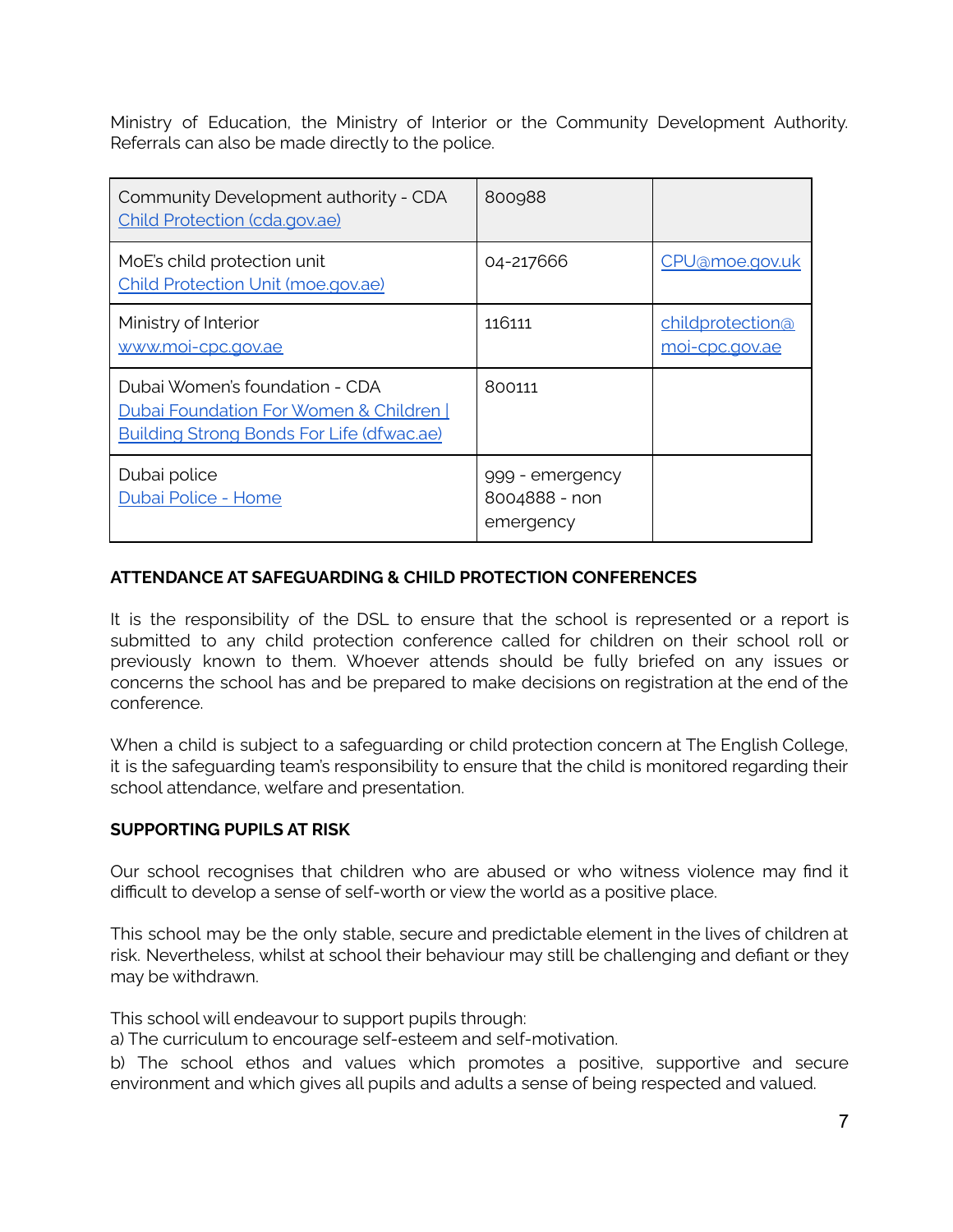c) The implementation of the school's behaviour management policies.

d) A consistent approach agreed by all staff which will endeavour to ensure the student knows that some behaviour is unacceptable but s/he is valued.

e) Regular liaison with other professionals and agencies who support the pupils and their families.

f) A commitment to develop productive, supportive relationships with parents, whenever it is in the child's best interest to do so.

g) The development and support of a responsive and knowledgeable staff group, trained to respond appropriately in child protection situations.

h) Recognition that statistically children with behavioural difficulties and disabilities are most vulnerable to abuse so staff who work in any capacity with children with profound and multiple disabilities, sensory impairment and / or emotional and behavioural problems will need to be particularly sensitive to signs of abuse.

i) Recognition that in a home environment where there is domestic violence, drug or alcohol abuse, children may also be vulnerable and in need of support or protection.

j) Maintaining a watchlist of students who have issues related to safeguarding so that staff can be aware of them and meet their needs.

This policy should be considered alongside other related policies in school. These are the Digital Safeguarding Policy and the Positive Behaviour Policy for the management of pupils' behaviour, including our policy on Anti-Bullying policy and Bereavement Policy.

# **SAFE SCHOOL, SAFE STAFF**

It is essential that the high standards of concern and professional responsibility adopted with regard to alleged child abuse by parents are similarly displayed when members of staff are accused of abuse.

Only authorised agencies may investigate child abuse allegations. Whilst it is permissible to ask the child(ren) simple, non-leading questions to ascertain the facts of the allegation, formal interviews and the taking of statements is not. **The College recognises it is an agent of referral and not of investigation.**

If for any reason it is decided by the DSL that a referral is not appropriate, it will be necessary to address the complaint against a member of staff by the Safeguarding team in accordance with the school's complaints /disciplinary procedures. In the case of a complaint against an SLT member that is not referred, the Principal and the DSL will conduct an internal disciplinary meeting in line with the school's complaints/disciplinary procedures. Complaints Policy and Whistleblowing Policy.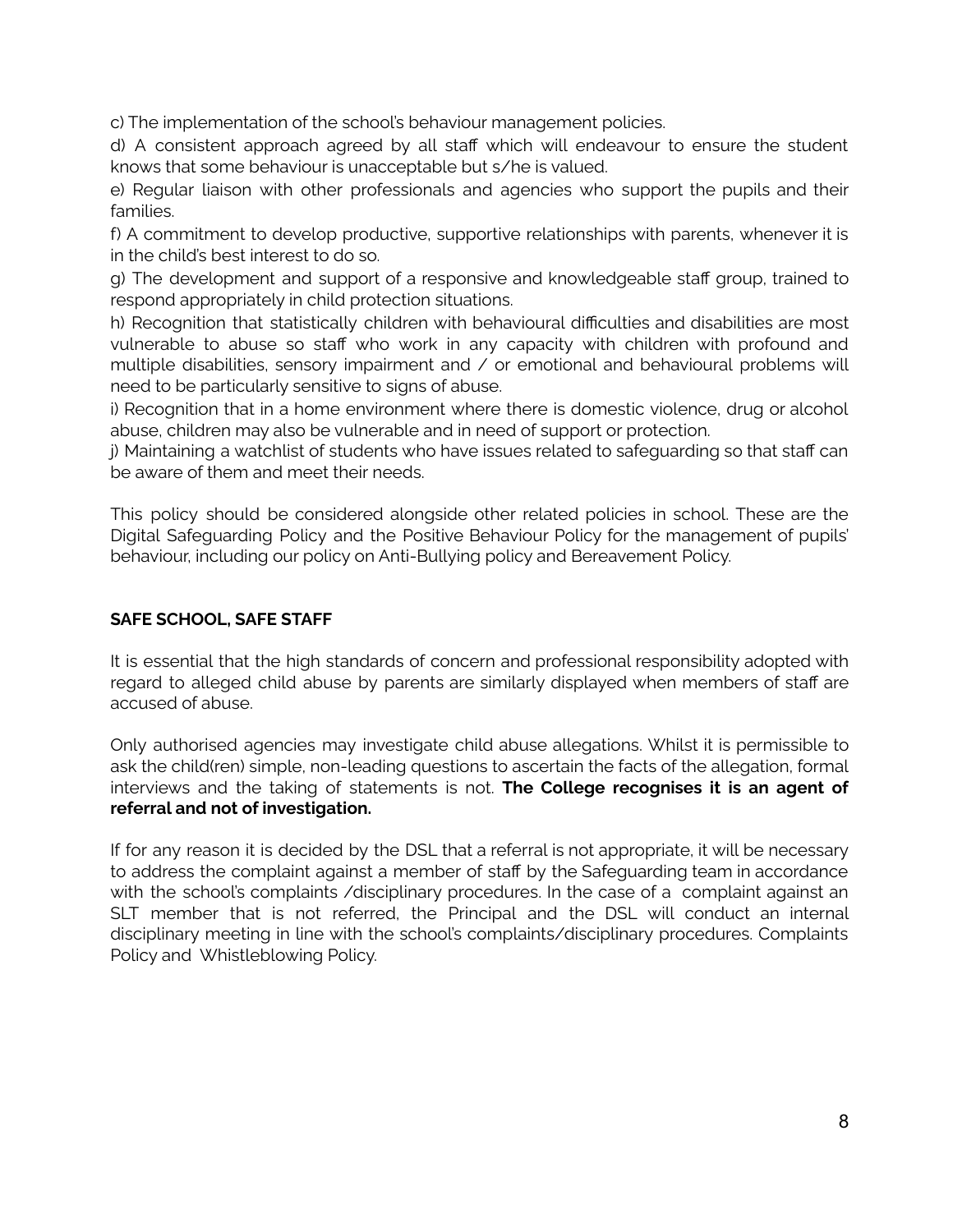#### **USE OF THE SCHOOL PREMISES BY OTHER ORGANISATIONS**

Where services or activities are provided separately by another body using the school premises, the Governing Body will seek assurance that the body concerned has appropriate policies and procedures in place in regard to safeguarding children and child protection.

#### **WHISTLEBLOWING**

We recognise that children cannot be expected to raise concerns in an environment where the staff fails to do so.

All staff are expected to fully comply, at all times, with the EC's Code of Professional Practice and Whistleblowing Policy 2021.

All staff should be aware of their duty to raise concerns about the attitude or actions of colleagues. If necessary, they should speak to a member of the Senior Leadership Team.

If a member of staff has concerns about the conduct of a member of the College's Senior Leadership Team they should contact the Principal.

If a member of staff has concerns about the conduct of the Principal they should contact the Nominated Governor for Safeguarding & Child Protection, Mark Ford, or the nominated parent governor.

# **APPENDICES** (Relevant links to other policies or documents)

EC Policies

- Digital Safeguarding Policy
- EC Code of Professional Practice
- Complaints Policy
- Whistleblowing Policy 2021
- Digital Safeguarding Policy
- Positive Behaviour policy
- Anti-Bullying policy
- Bereavement Policy
- Safer recruitment Policy

Legislation and advisory documents

- What To Do If You're Worried A Child Is Being Abused
- Keeping children Safe in Education 2020
- The Childrens' Act (2004)
- The United Nations Convention on the Rights of a Child.
- Federal National Council-Child Rights Law ('Wadeema's Law' )
- Safequarding at EC 2021 document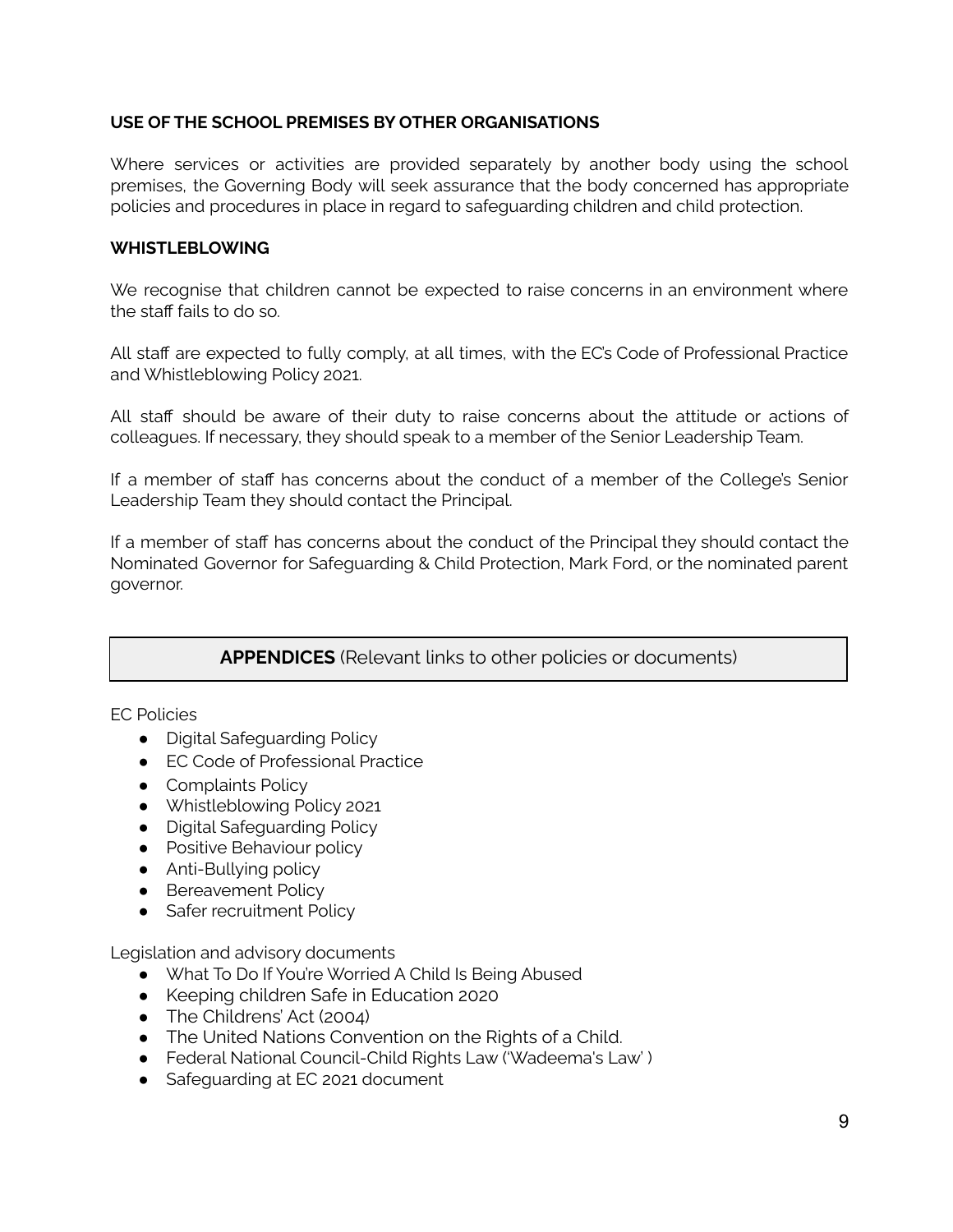# **POLICY REVIEW HISTORY:**

This policy will be monitored, evaluated and reviewed by the Senior Leadership Team, approved by the Principal

| <b>Historical Record</b> |                             |                                    |             |              |  |
|--------------------------|-----------------------------|------------------------------------|-------------|--------------|--|
| Revision No.             | Date                        | <b>Brief Description of Change</b> | Approved by | Next Review: |  |
| O                        | $1^{\circ}/3^{\prime}/2021$ | New policy                         | <b>SLT</b>  | 7/7/2022     |  |
|                          |                             |                                    |             |              |  |